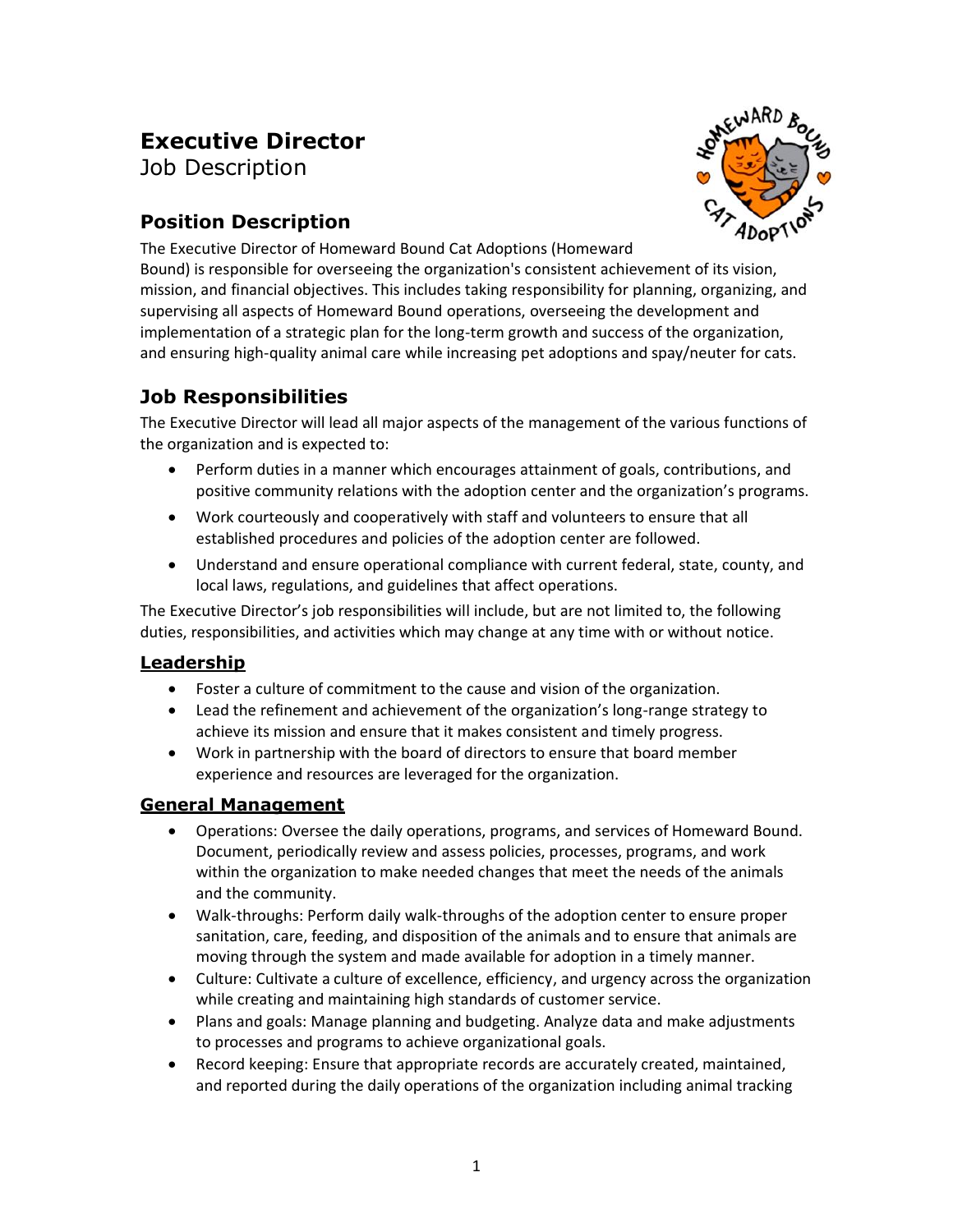and veterinary care, adoptions, staff personnel files, budgetary accountability, donor records, and all other functions.

• Legal compliance: Follow all local, state, and federal laws with regard to animal housing, care, admission, disposition, and employee work related matters. Ensure compliance with Homeward Bound contractual agreements.

#### **Development & Fundraising**

- Create a comprehensive development plan and effectively execute it to ensure adequate resources for the work of Homeward Bound.
- Oversee and lead all development and fundraising efforts including grants, donor acquisition and cultivation, ongoing donor communications, and appropriate record keeping. Take direct responsibility for specific aspects of development.

### **Humane Care and Shelter for Cats in Need**

- Ensure quality care and humane treatment for the cats that come under the protection of Homeward Bound and in accordance with industry best practices.
- Evaluate, develop, implement, manage, and monitor animal care and flow processes including, but not limited to, admissions, animal handling, sanitation, feeding, health care, adoptions, transfers, foster care, and euthanasia.

#### **Program Development and Administration**

- Implement short- and long-term strategies which responsibly reduce admissions, increase adoptions, improve animal care, provide behavior and medical rehabilitation, encourage spaying and neutering, and help pets stay with their responsible caretakers.
- Plan, organize, coordinate, review, evaluate, and direct the implementation of specific programs providing animal care and community services to the general public and other animal welfare agencies.
- Lead the administration of such programs including, but not limited to, adoption center management, adoptions, fundraising, veterinary services, and animal welfare education.
- Oversee and maintain the ongoing partnerships with Petco and PetSmart to maximize adoptions and overall lifesaving.

#### **Communications**

- Work with representatives of other animal welfare organizations, non-profit organizations, businesses, and community groups to develop and implement collaborative programs and services and raise alternative sources of funding to aid in achieving Homeward Bound goals.
- Manage relationships with and provide assistance to community and volunteer groups, animal welfare organizations, and the general public.
- Assist with marketing and publicity for the organization's activities, programs, and goals.
- Work with the news media as well as online and social media to convey the mission and work of Homeward Bound in ways that encourage community support and engagement.
- Function as a spokesperson for the organization as needed.

#### **Staff and Volunteer Development and Management**

• Oversee human resources (both paid staff and volunteers) including recruiting, onboarding, training, providing direction, management, and when necessary, the release of personnel.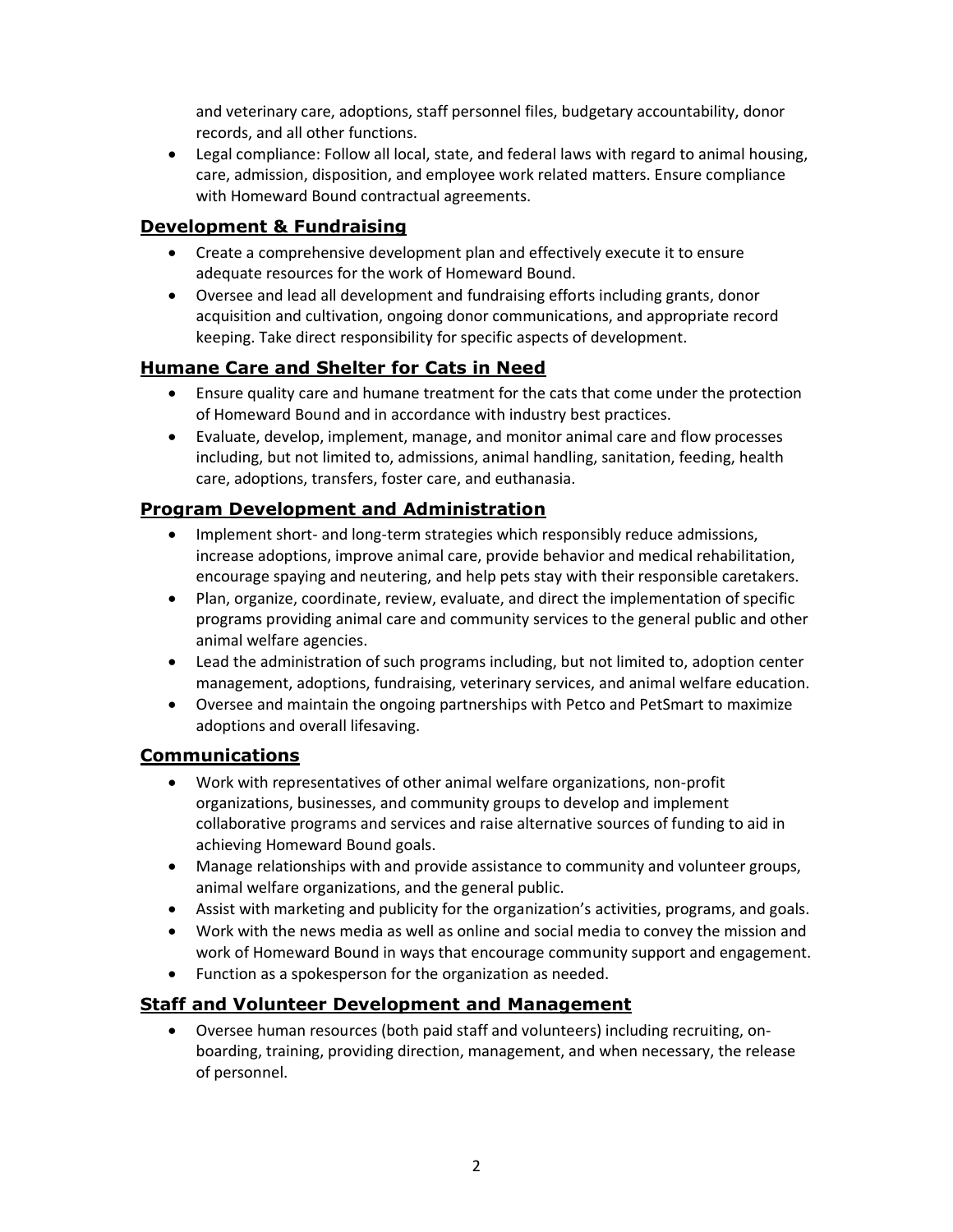- Ensure that job descriptions are formulated, maintained, regular performance evaluations are conducted, motivational systems are utilized, and sound human resource practices are in place and comply with local, state, and federal law.
- Oversee and grow the volunteer program that includes foster care. Homeward Bound is a mostly volunteer run organization so volunteers perform critical roles.
- Staff, lead, and manage volunteers regarding development, customer service, and operating procedures in a positive and effective way to achieve the organization's goals.
- Maintain a climate which attracts, retains, and motivates a diverse staff of top-quality people who support and promote the mission and goals of the agency.

### **Budget and Finance Development**

- Develop and maintain sound financial practices including the preparation of financial reports, budgets, and summaries; submitting budgets for approval; and monitoring compliance of expenditures within approved budgetary constraints.
- Monitor compliance using sound financial practices.

### **Knowledge, Skills, and Abilities**

- Sound judgment: Maturity, good judgment, and a professional personal appearance.
- Commitment to animal welfare: Affection for all animals and concern for their welfare and a willingness to accommodate animals in the workplace.
- Strong interpersonal skills: Outgoing, personable, professional, and able to get along well and communicate successfully with a variety of people. Able to remain pleasant and calm even in stressful situations and to turn people down, firmly, when necessary without becoming aggressive or unpleasant.
- Communication skills: Excellent written and oral communications skills.
- Results-oriented: Able to set goals, plan and carry out projects.
- Decision-making: Strong decision-making and implementation skills.
- Flexibility: Ability to manage multiple tasks and to embrace change.
- Organization: Strong organizational skills.
- Technology-savvy: Comfortable and proficient with computer technology, including Windows, Word, and Excel. Ease at working with databases, but programming ability not required. Knowledge of shelter management databases preferred.
- Learning-agile: Willingness and ability to learn new things quickly.
- Solution-oriented: Strong problem-solving skills, able to find ways to make things work.
- Detail-oriented: High level of accuracy with data. Able to follow through and meet deadlines.
- Initiative: Self-directed, works well with minimal supervision and direction.

### **Minimum Qualifications**

- Education: College degree strongly preferred.
- Location: Residence in or relocation to the greater Las Vegas area.
- Management experience: Minimum of five years of management experience preferred.
- Sheltering experience: Minimum of three years of experience in animal sheltering and familiarity with animal welfare issues preferred. Operations experience is a plus.
- Development/fundraising experience: Desired but not required.
- Animals: Ability to work with animals of unknown disposition and those who may exhibit medical and behavioral problems.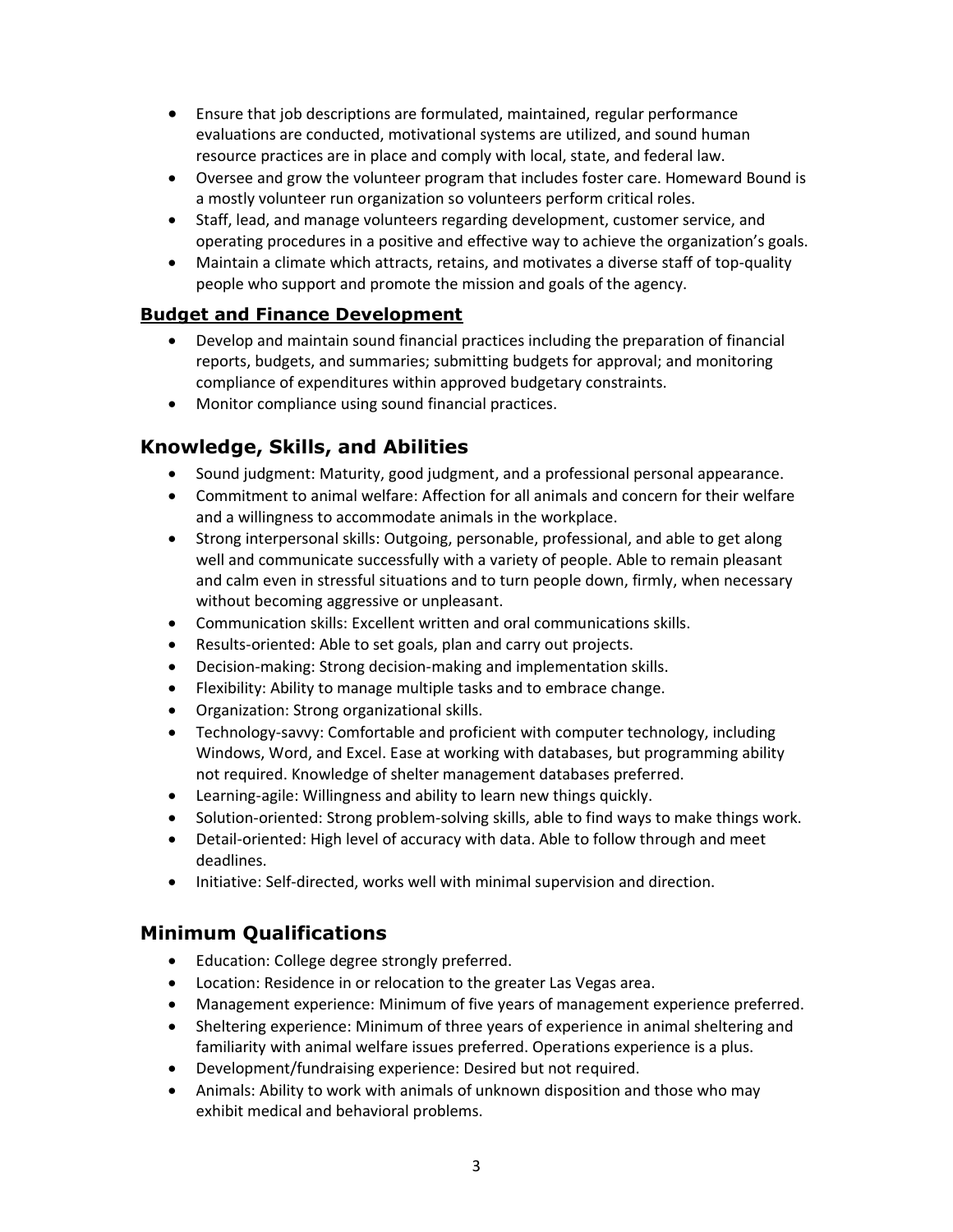• License: Valid NV Driver's license or the ability to obtain a driver's license shortly after employment commences and ability to pass Nevada Motor Vehicle Report criteria which includes having or obtaining current auto insurance.

# **Physical Requirements**

- Physical ability to walk and/or stand on your feet throughout a normal workday.
- Physical ability to engage in repetitive motions of legs, arms, and hands, to hear, and to see.
- This is largely a sedentary role; however, it could require the ability to lift and move objects up to 20 pounds and bend or stand, as necessary.
- Allergic conditions, which would be aggravated when handling or working around animals, may be a disqualification.

# **Nature of Employment**

The Executive Director reports to the Board of Directors with the chief liaison being the President of the Board of Directors. The Executive Director role is an exempt position, which requires a minimum of 8 hours per day, 40 hours per week and may include weekend, night, and holiday work. The ability to be on call for emergencies on a 24-hour basis is important.

There is no minimum period of employment guaranteed or implied by acceptance of an employment offer. It is the policy of Homeward Bound that all employment is at will.

# **Compensation**

The annual salary range is \$65,000 - \$75,000. Starting salary is dependent upon experience. Relocation costs, if needed, are negotiable.

# **How to Apply**

Email your one-page cover letter and resume to: The Homeward Bound Search Committee c/o Diane Blankenburg of Humane Network at [info@humanenetwork.org.](mailto:info@humanenetwork.orgg) Acknowledgement will be emailed upon receipt of your cover letter and resume.

# **Closing Date**

Applications will be reviewed as they are received.

# **About Homeward Bound**

Founded in 2007, Homeward Bound is a nonprofit cat rescue organization working to save the lives of homeless cats in Southern Nevada and provide a humane recourse for people in distress who are no longer able to care for their cats. The organization achieves its mission through adoption, foster, and help desk information services, as well as public relations, community outreach, and cooperation with other animal welfare organizations.

Homeward Bound respects and values the life of every cat, and strives to enrich the lives of its volunteers, employees, and visitors by providing a quality workplace, up-to-date humane education, and compassionate care for our cats. The organization maintains a modern, freeroaming adoption center designed to minimize the stress experienced by homeless cats and make it easier for them to find loving families.

More information about Homeward Bound's vision, goals, and programs can be found at this link: [https://www.homewardboundcats.org/about-us.](https://www.homewardboundcats.org/about-us)